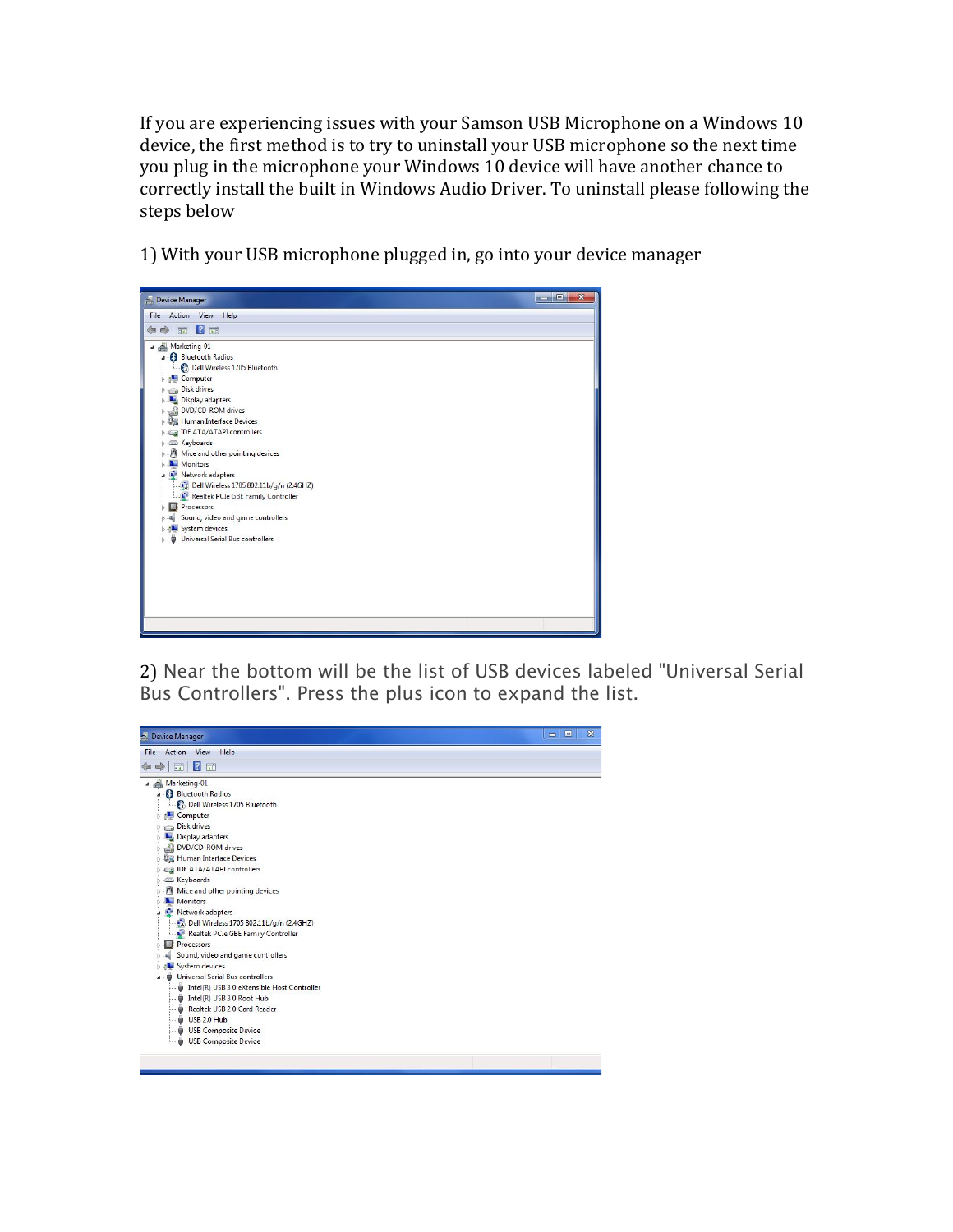3) In the list should be an item named "USB Composite Devices". If there is more than one we will need to look at each one individually with the following steps.

A) Right click "USB Composite Devices" and select "Properties". This will open up a new dialog box.

B) Click the "Details" tab.

C) In the Details window there is a drop down menu called "Property". Click it and select "Hardware Ids".

D) In the text box below the menu it will list the hardware devices that are using this driver. If it starts with USB\VID17A0... then it is the driver we want to adjust. (If the VID number is different, close the window and look at any other items named "USB Composite Devices")

|              |        | <b>USB Composite Device Properties</b> |  |    | $\mathbf x$ |
|--------------|--------|----------------------------------------|--|----|-------------|
| General      | Driver | Details                                |  |    |             |
| Property     |        | <b>USB Composite Device</b>            |  |    |             |
| Hardware Ids |        |                                        |  |    |             |
| Value        |        |                                        |  |    |             |
|              |        |                                        |  |    |             |
|              |        |                                        |  | OK | Cancel      |

4) Close the dialogue box and right-click the "USB Composite Device" again and select Uninstall.